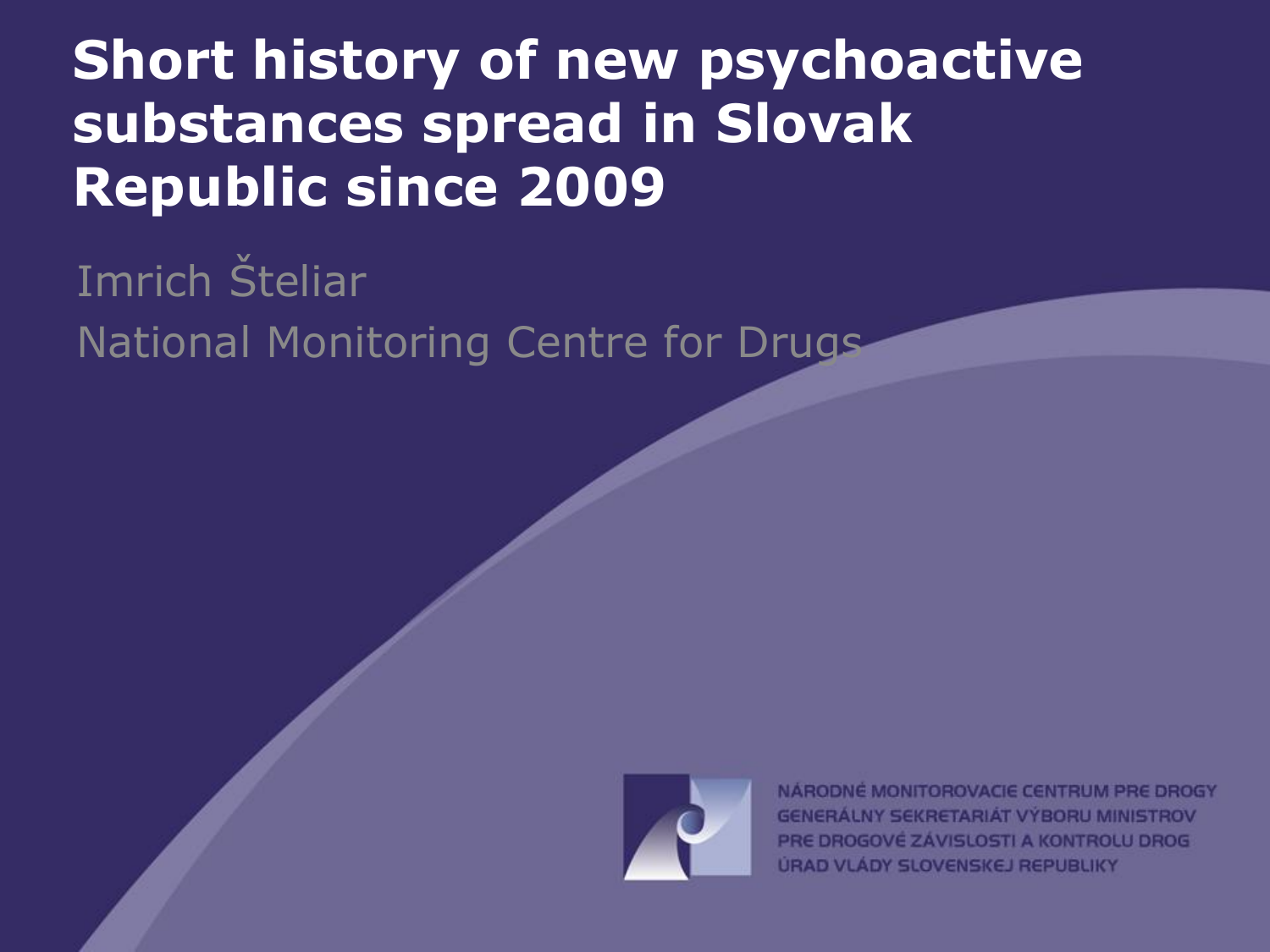# **NPS first appeared in Slovak Republic**

• Since 2005, but especially since 2008 – rapid increase of prevalence of new psychoactive substances in Europe: 2005 – 14, 2006 – 7, 2007 – 16,  $2008 - 13$ ,  $2009 - 24$ ,  $2010 - 41$ .

In Slovakia that time was more than 100 seizures of NPS

- Number of seizures in last years increase permanently: 3 seizures in 2007, over 10 seizures in 2008, 27 seizures in 2009, up to 44 seizures in 2010 (EWS).
- Drug identified: spice, ketamine, synthetic cannabinoids, synthetic cathinones, mephedron and others).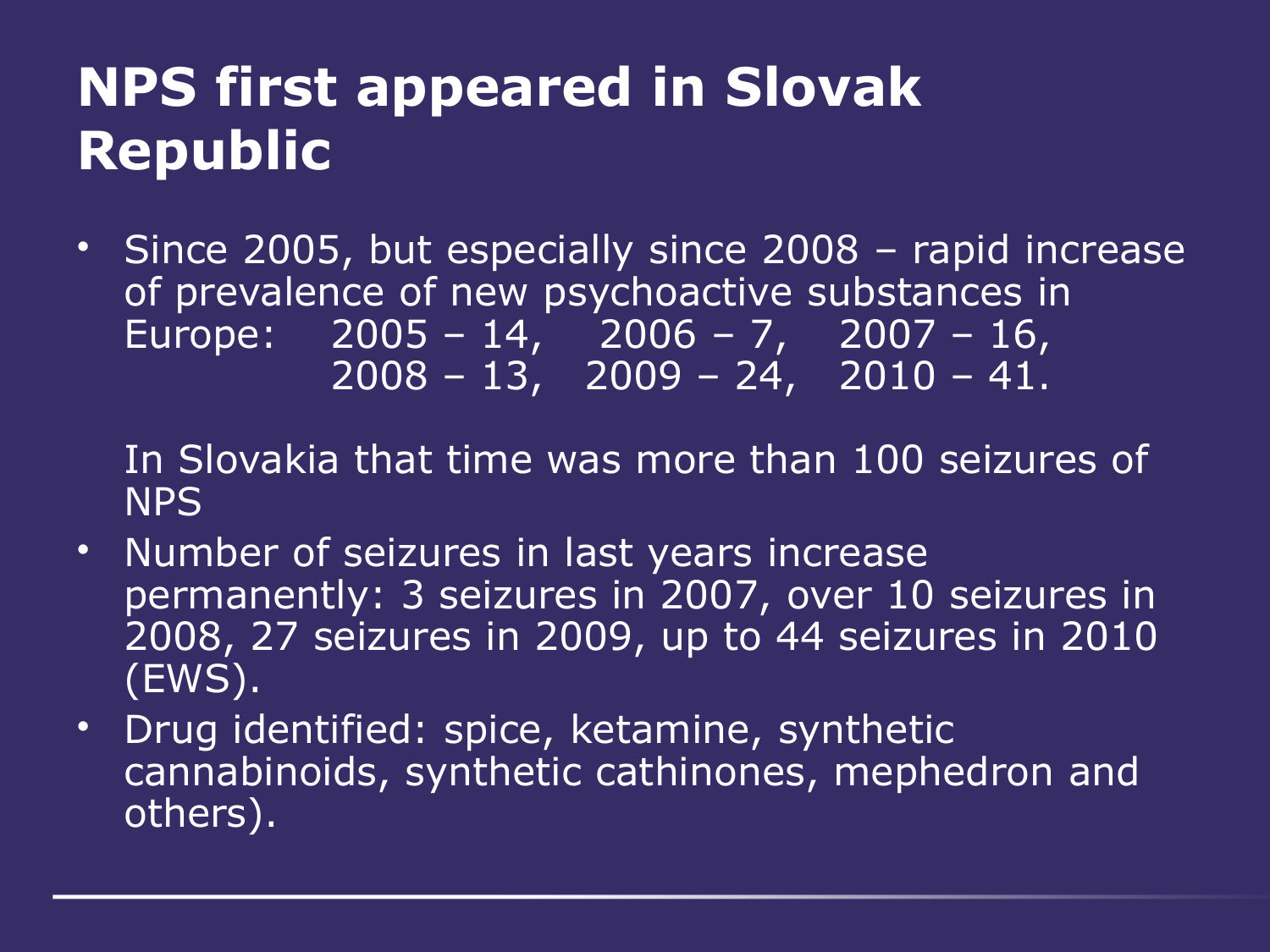## **Two groups of NPS**

- Two different group of NPS:
	- Synthetic drugs already known LSD, MDMA or methamphetamine; designer drugs
	- Other group: "Spice", synthetic cannabinoids, cathinones, called also "legal highs"
- Main difference: in way of their distribuution
	- First group was distributed through illegal channels and black market
	- Second group was advertised on Internet and was free supplied into special "shops": "Crazy shops", "Smart shops", "Head shops" etc..., using often unfair ad (declared as bath salts, souvenirs, etc.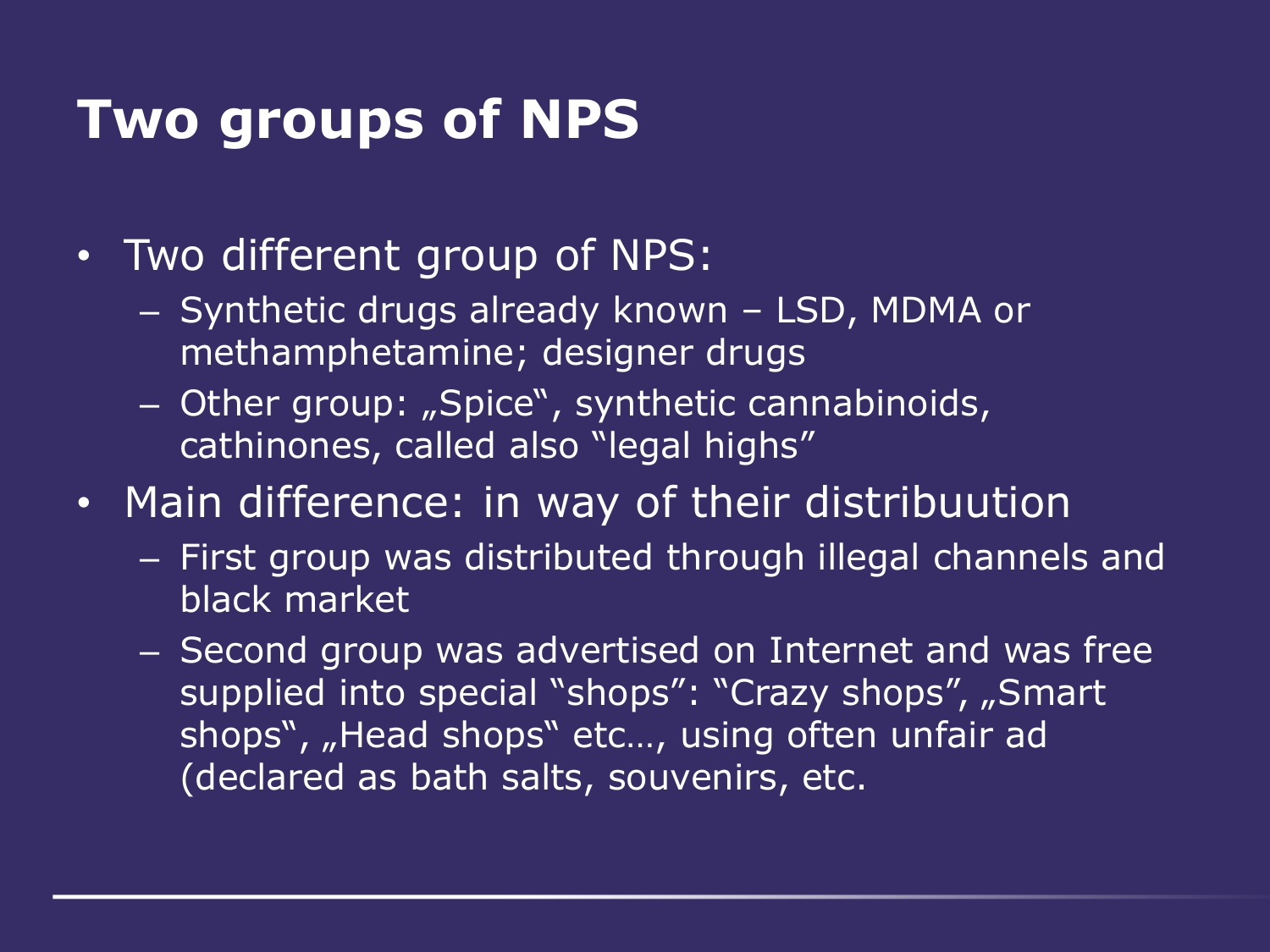## **"Spice period"**

- First signs in 2009: internet shops
- Many varieties and effects
- Sold as herbs for inhalation
- "natural substances" popular among young people and those seeking "healthy life style"
- NMCD reported its monitoring findings on this new phenomena to the National Drug Service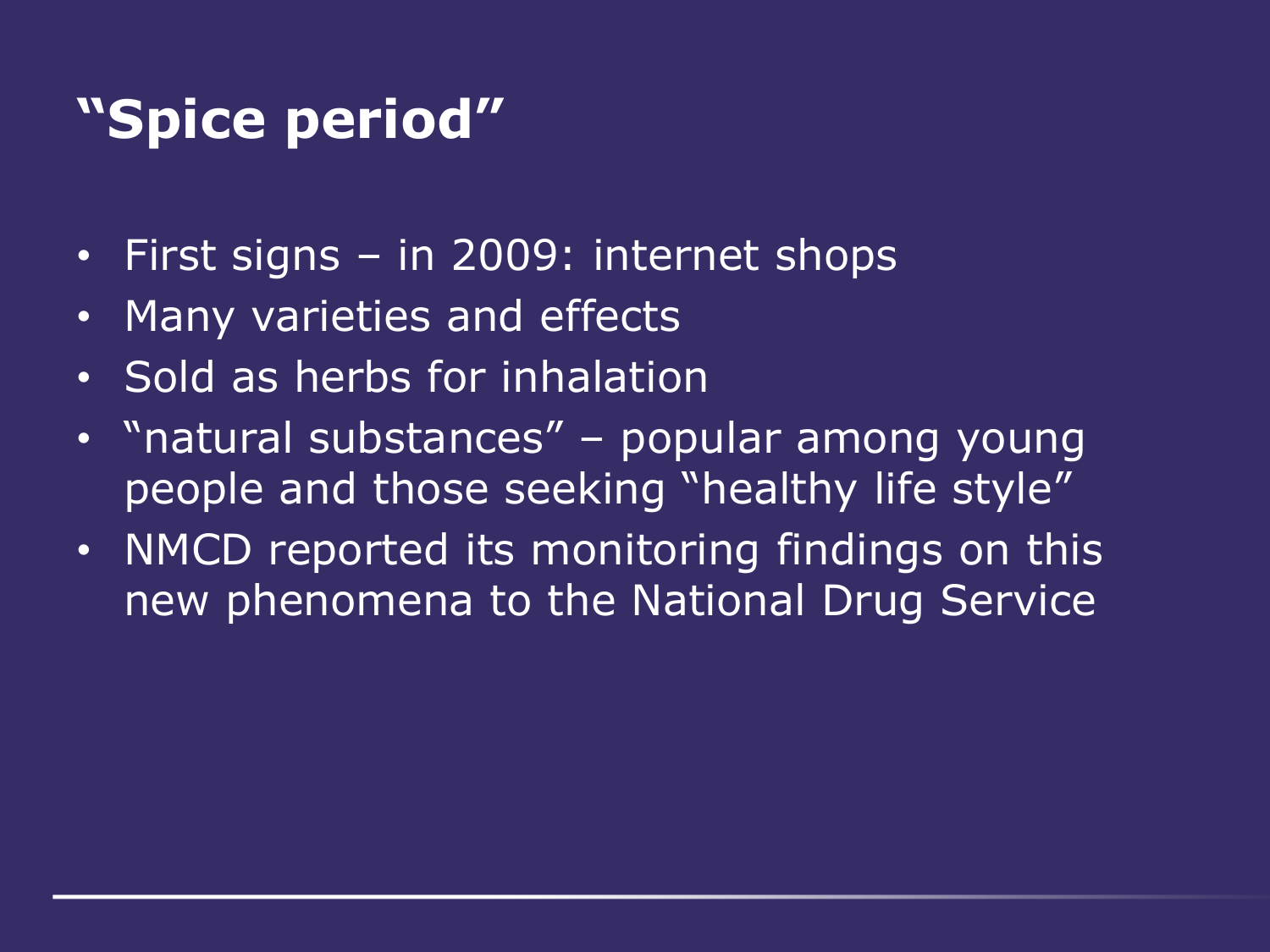# **"Legal highs period"**

- In spring 2010 NMCD obtained information on sale of suspicious substances in several new shops (Crazy shops) in northern regions of Slovakia
- These substances were used orally as drugs and showed psychoactive effects
- On their cover they were declared as souvenirs, gifts, bath salts
- There was also warning on not to use orally can cause harm of health.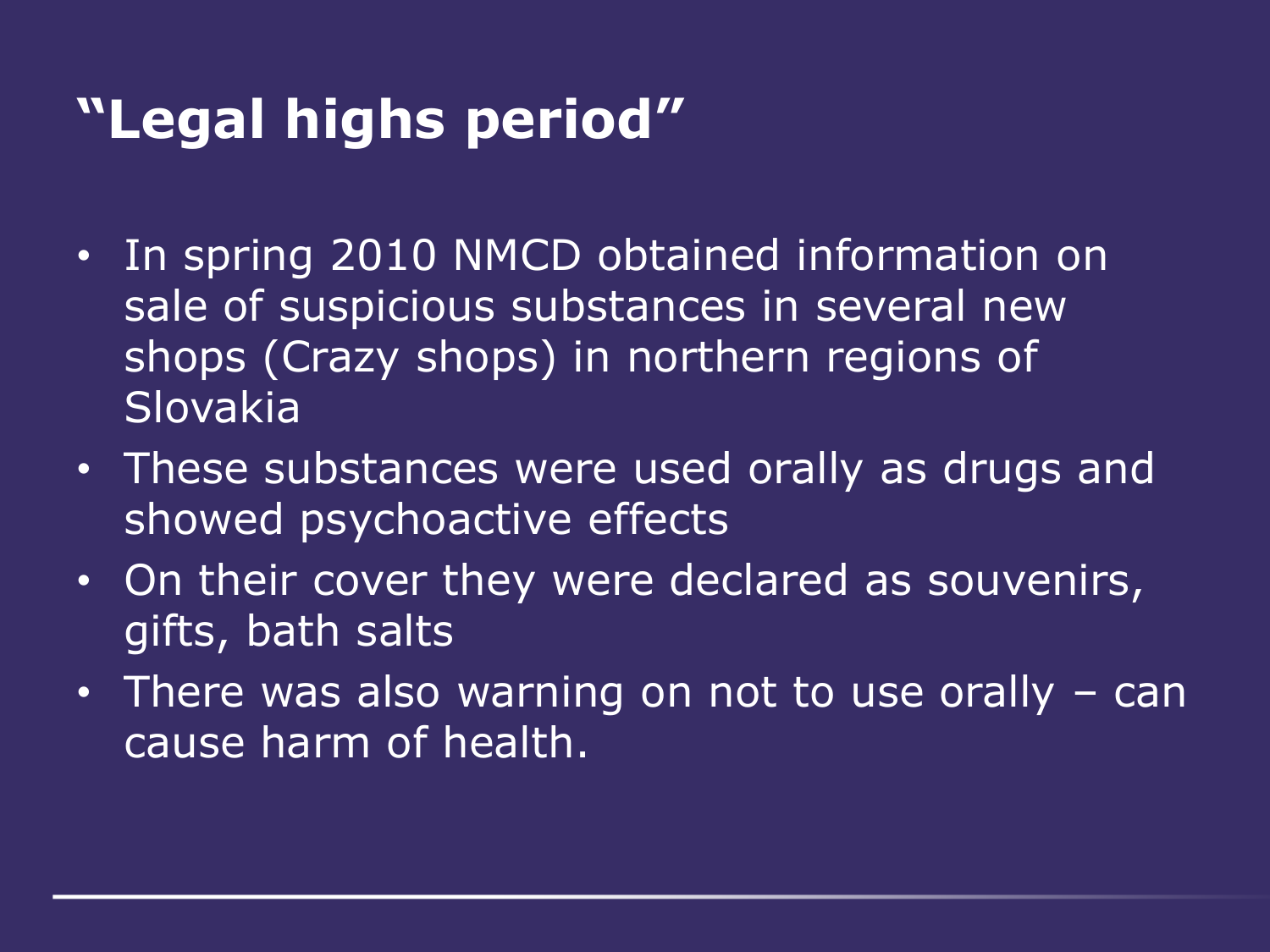## **First steps**

- NMCD initiated special meeting of EWS, with presence of State Trade Inspection and public health representatives to asses the situation
- Several steps were adopted in order to stop this sales
- These substances was legal, therefore not legal but only some administrative measures were adopted, using formal and procedural shortcomings in operation of trade (inspection of compliance with sanitary and trade standards from the part of the seller, as well as by utilization of the act on advertisement).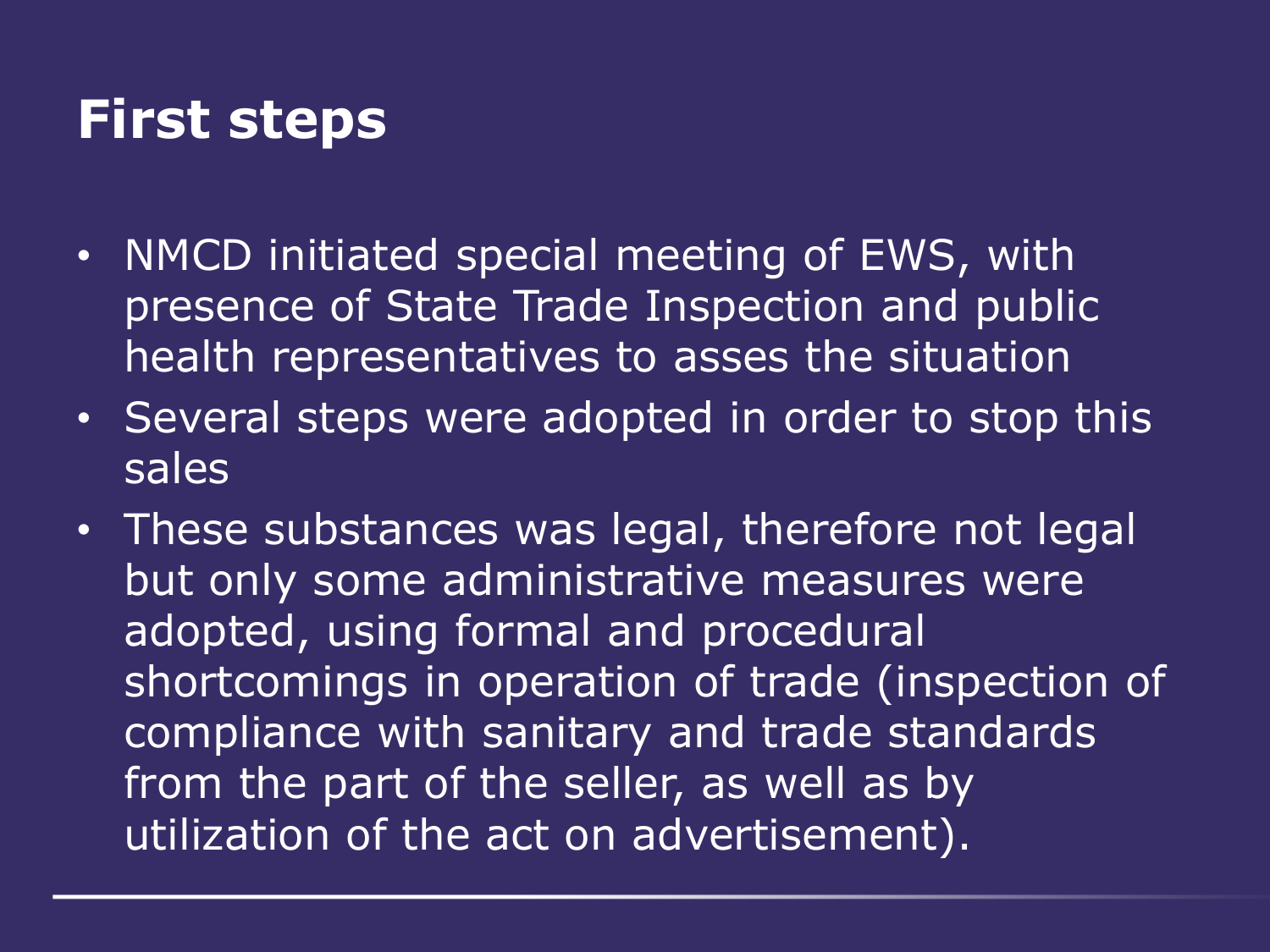#### • Despite measures adopted, networks of shops spread to the south and east of Slovakia and also on internet

- At the end of summer 2010, shops reached the capital, Bratislava (2 stores)
- Then, several journalists bought these substances there and according to instructions of the selling staff used them on themselves.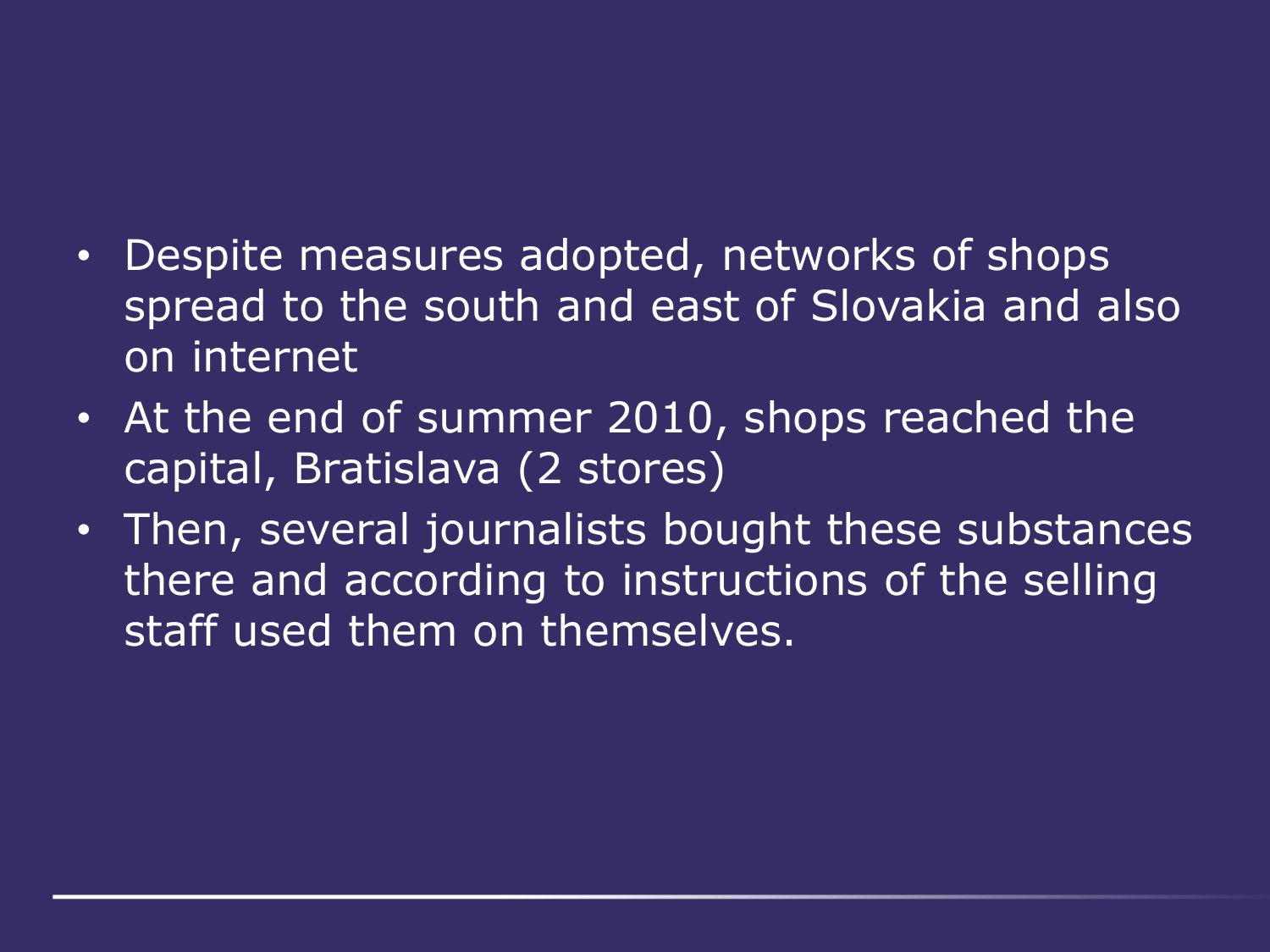- They subsequently published their experience and information about effects of tried substances, what caused wave of activities at various levels of politics and social life, leading to the closure and ban on sale of such products.
- 43 new substances were added with effect from 1 March 2011 in shortened legislative procedure by the Act No. 43/2011 Coll. to the annex of the said act.
- Subsequently the person registered as the owner of crazy shop network was detained and shops were closed down
- These shops were later renamed to Euphoria shop and their activity on the internet, as well as in direct physical sale, was renewed.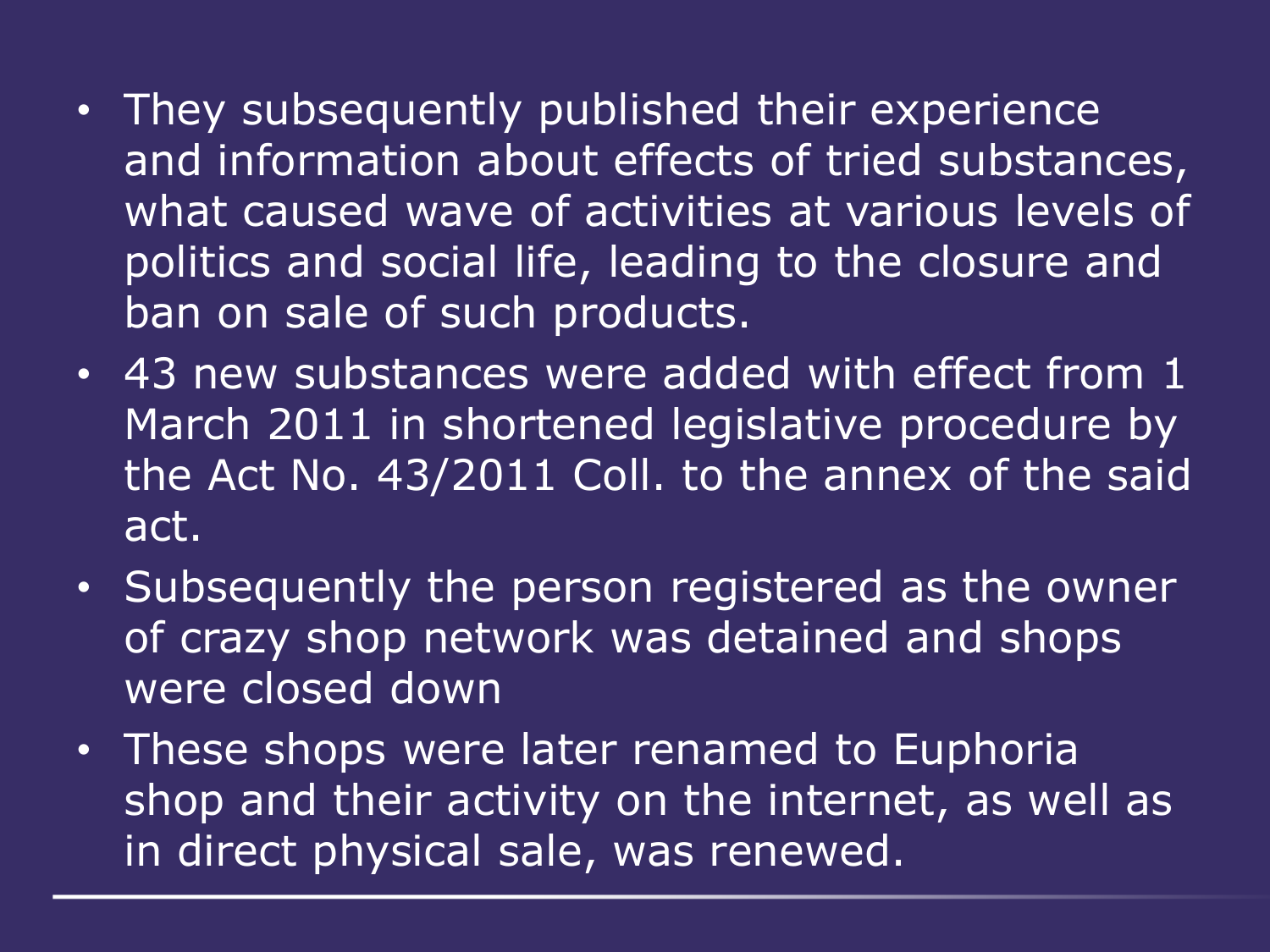- This situation was reflected in our monitoring activities:
- Some questions were added to the population survey questionnaire for survey in December 2010.
- Collecting data for ESPAD study, questions on NPS were added to the questionnaire too.
- Data from both surveys are processed already.